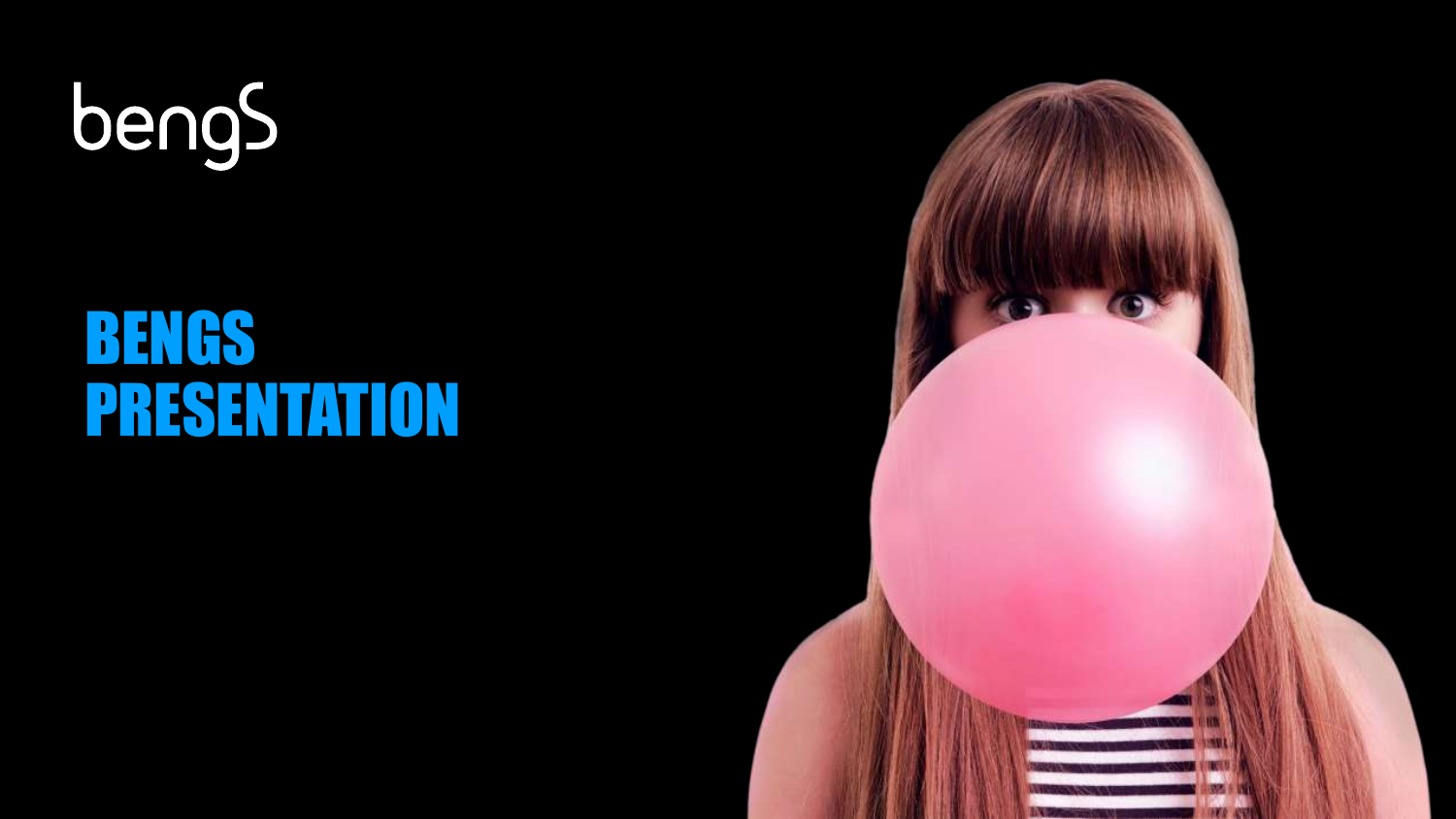## IN FEW FIGURES

### **2014**

Bengs creation

### **60**

Business designers, coaches, experts

### **30**

Active clients

### **80**

Member companies in our open innovation network (Bengs Lab)

# THINK BIG START SMALL SCALE FAST!

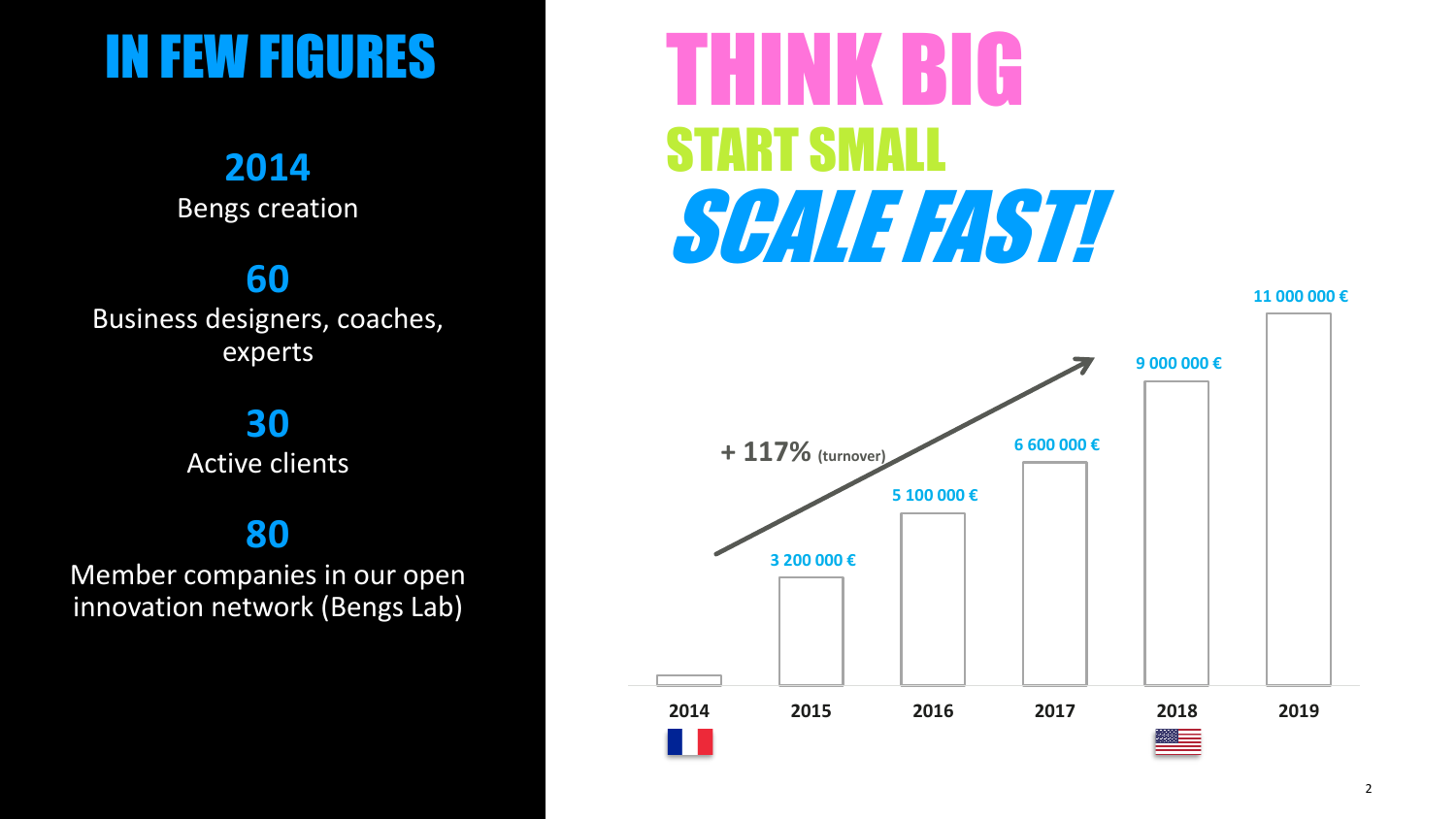

### 15 YEARS OF EXPERIENCE IN THE DIGITALIZATION OF THE PURCHASES OF THE LARGEST MARKET PLAYERS

**Combined expertise of project management and integrator Purchasing-Finance**

#### **20 consultants experienced in leading digitalization projects**

Experienced profiles on the management of international deployments More than 15 years of experience and 30 projects carried out on Purchasing suites

### **Functional and technical integrator certifications on most Purchasing suites, in particular Ivalua for more than 10 years**



*Certified integrator: reference partner for more than 10 years*



*Multiple project Certified integrator*

*experiences*

**髪 coupa** 

synertrade|  $\vert$  econocom

*Partner integrator Certified integrator*

#### **Design and implementation of innovative features, integrated into Ivalua**

Supplier and compliance risks, provision of intellectual services, direct purchases, advanced reporting, paperless invoices or the OFAC compliance module for Crédit Agricole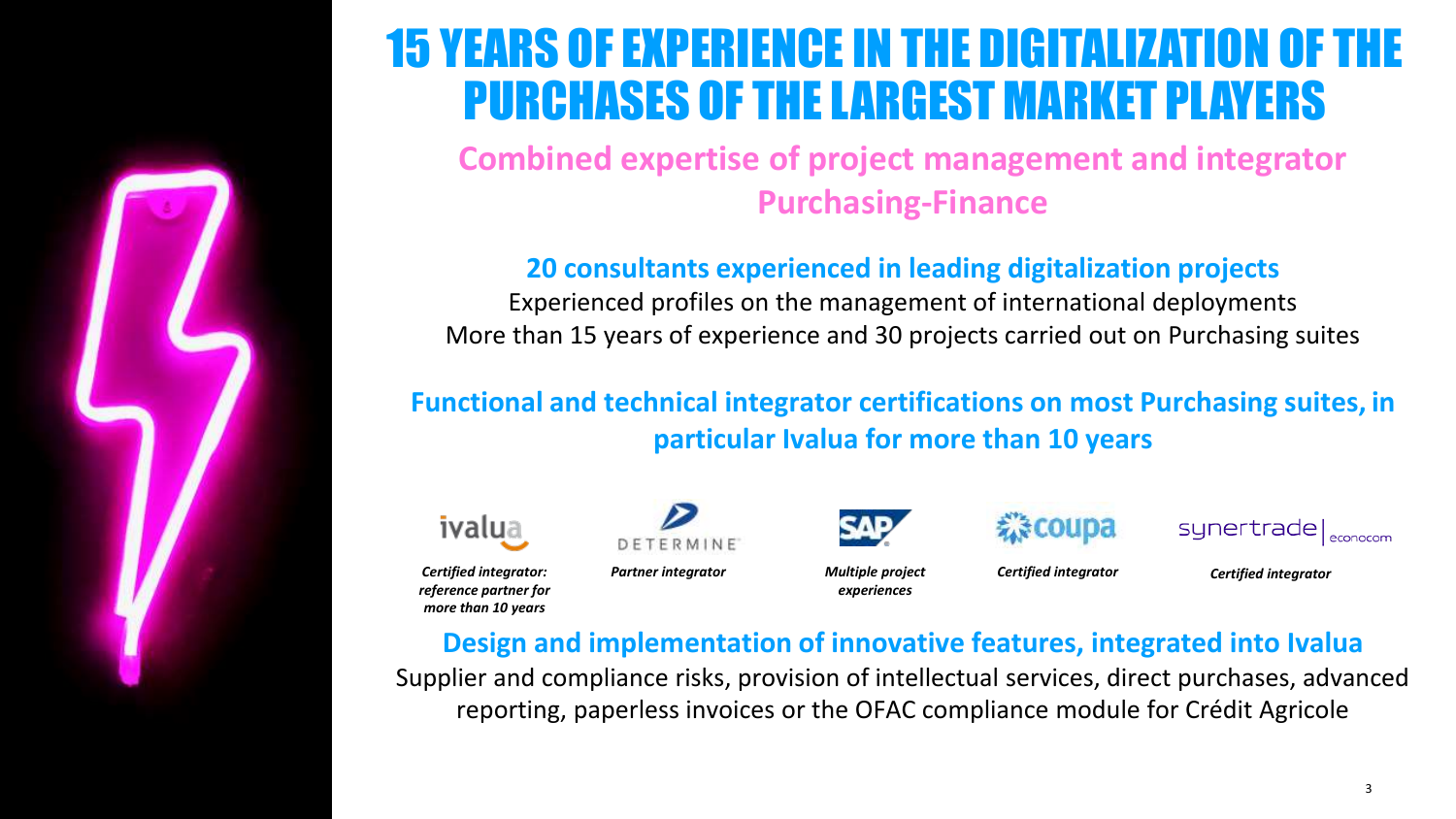### EXTRACT FROM OUR REFERENCES ON DIGITALIZATION PROJECT



|                    |                                                   | 無                                 |                                                         |                                   |
|--------------------|---------------------------------------------------|-----------------------------------|---------------------------------------------------------|-----------------------------------|
|                    | Professionalization of<br>the purchasing function | Source-to-Contract Procure To pay | <b>International / Multi-</b><br><b>Site Deployment</b> | <b>Time for</b><br>implementation |
| <b>CA</b> CRÉDIT   |                                                   |                                   |                                                         | 3 years                           |
|                    |                                                   |                                   |                                                         | 1 year                            |
| lisi               |                                                   |                                   |                                                         | 3 years                           |
| vallourec          |                                                   |                                   |                                                         | 6 months                          |
| Veepee $D$         |                                                   |                                   |                                                         | 6 months                          |
| <b>HUTCHINSON®</b> |                                                   |                                   |                                                         | 3 years                           |
| <b>FNAC DARTY</b>  |                                                   |                                   |                                                         | 3 mois                            |
| どこepr              |                                                   |                                   |                                                         | 1 year                            |
| X/                 |                                                   |                                   |                                                         | 6 months                          |
| <b>Bouygues</b>    |                                                   |                                   |                                                         | 6 months                          |
| CHASSIS<br>BRAKES  |                                                   |                                   |                                                         | 1 year                            |
|                    |                                                   |                                   |                                                         | 1 year                            |
| bpifrance          |                                                   |                                   |                                                         | 2 years                           |
|                    |                                                   |                                   |                                                         | 6 months                          |